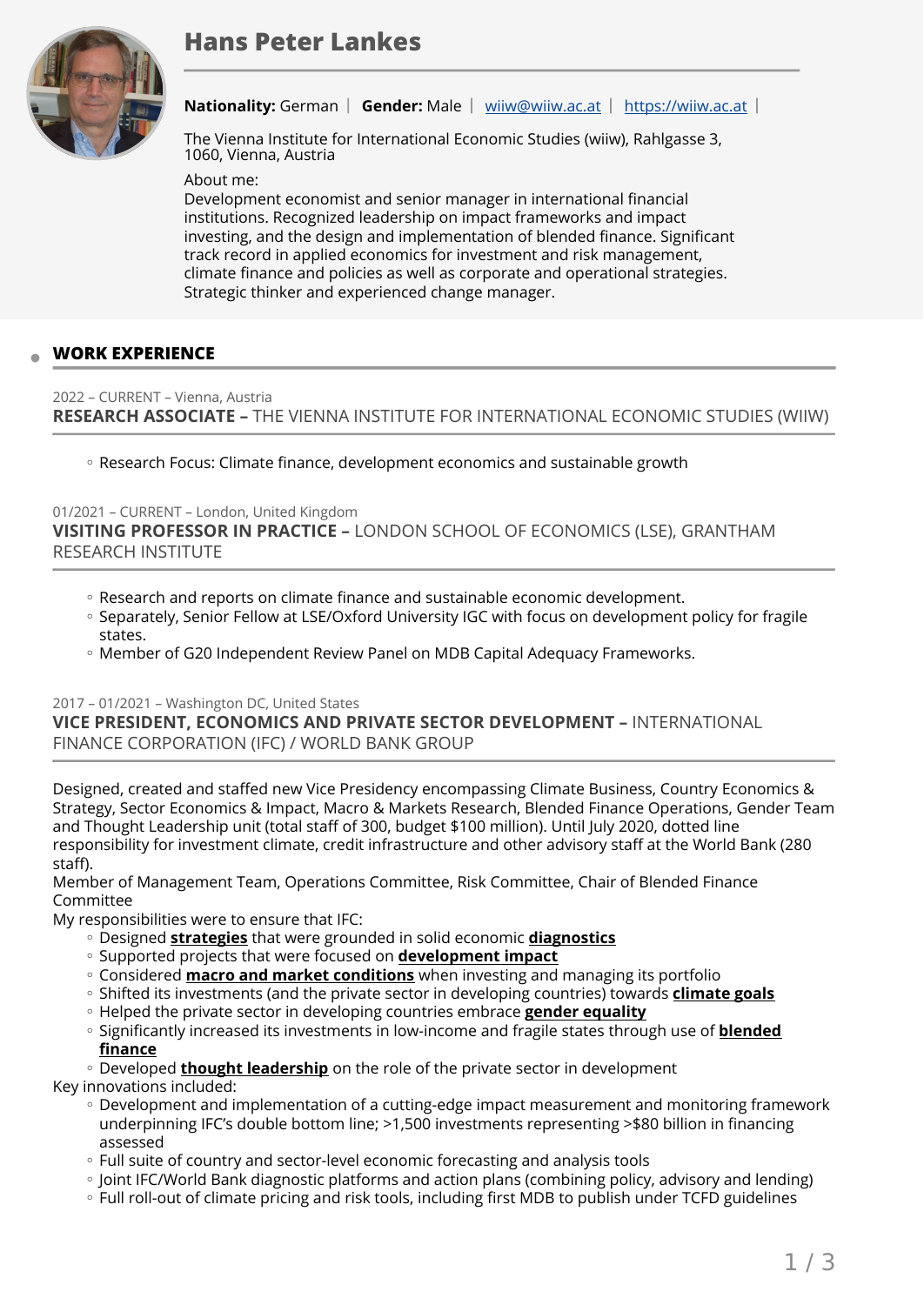- Green loans product (supplementing green bonds) and pioneering blue bond protocols
- \$2 billion IDA Private Sector Window based on the tightest governance among IFIs for blended finance
- Design and launch of Operating Principles for Impact Investing, now >100 signatories, >\$300bn in funds

2007 – 2016 – London, United Kingdom

**MD CORPORATE STRATEGY –** EUROPEAN BANK FOR RECONSTRUCTION AND DEVELOPMENT (EBRD)

Other roles: President's Chief of Staff, Chief Economist (a.i.), Vice President for Policies (a.i.) Led various teams including, for 15 months, refocusing and downsizing 180-strong Policies Vice Presidency; and restructuring 70-strong economics team.

Member of Executive Committee, chair of Strategy & Policy Committee, chair of Change Management Board. My responsibilities were to ensure that EBRD:

- Took decisions based on corporate strategies balancing returns and impact, as well as on country strategies
- Had the capacity to conduct policy dialogue to improve investment conditions in its countries
- Provided a broad technical assistance offer to support projects and clients (around 250 operations in 2013)
- Factored impact assessments, economic forecasts and country risk into its investment decisions
- Developed a solid economic research program and flagship report on the economies of E.Europe&N.Africa

Key highlights and innovations included:

- Design and co-leadership of Bank's geographic expansion into the Southern and Eastern Mediterranean
- Creation of Small Business Initiative covering more than a third of EBRD project count
- Development of EBRD response to Syrian refugee crisis ◦
- Publication of Transition Report (2015/16), thematic focus on strengthening financial sectors post-GFC
- Comprehensive review and redesign of EBRD's "transition concept", i.e. its development mandate
- Core member of team behind EBRD's capital increase (2010) ◦

## 2001 – 2007 – Washington DC, United States **CHIEF, TRADE POLICY DIVISION –** INTERNATIONAL MONETARY FUND

- Earlier roles: Advisor, Policy Development and Review Department (PDR) ◦
- Led 15-strong team reviewing and delivering trade and investment policy content for IMF Article IV ◦
- surveillance and lending programs; and member of U.S. and Euro Area Article IV consultation teams ◦ Developed and implemented new lending mechanism to address trade-related BoP and fiscal vulnerabilities
- Research projects and working papers on trade, investment and financial services.
- Review of IMF structural conditionality, and programs and surveillance in 12 low-income countries

#### 1993 – 2000 – London, United Kingdom

**DIRECTOR, TRANSITION STRATEGY (PREVIOUSLY ECONOMIST AND SENIOR ECONOMIST) –** EUR OPEAN BANK FOR RECONSTRUCTION AND DEVELOPMENT

- Economic aspects of country and sector strategies for Executive Committee and Board consideration
- Clearance responsibility for the Bank's investment projects at early stage (Concept Clearance)
- Developed, with the Chief Economist, methodology for project impact assessments
- Research projects: foreign investment, EU accession (competitiveness, institutional conditions)
- Contributor to and co-editor of the EBRD's Transition Report (1994-1999) ◦

1991 – 1992 – Managua, Nicaragua **ADVISER TO THE MINISTER –** MINISTRY OF ECONOMY

Nicaraguan government negotiating team for World Bank Structural Adjustment Loan. ◦